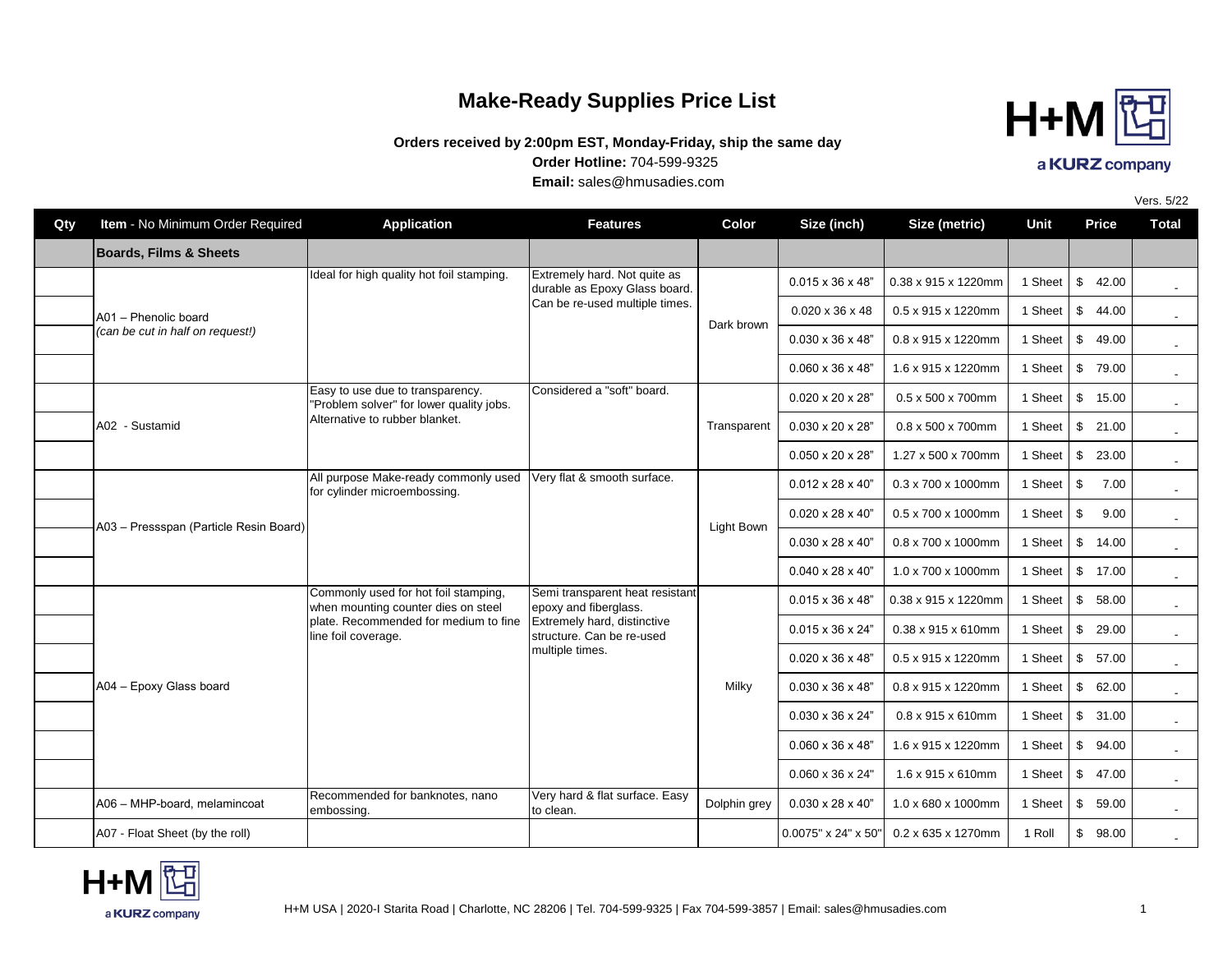| Qty | Item - No Minimum Order Required                            | <b>Application</b>                                                                                                                                                                                             | <b>Features</b>                                              | Color        | Size (inch)                       | Size (metric)                  | Unit        | <b>Price</b>           | Total                    |
|-----|-------------------------------------------------------------|----------------------------------------------------------------------------------------------------------------------------------------------------------------------------------------------------------------|--------------------------------------------------------------|--------------|-----------------------------------|--------------------------------|-------------|------------------------|--------------------------|
|     | A09 - Black Board / Polyurethane sheet                      | Recommended for hot foil stamping and<br>kiss cut jobs. Primarily used for stamping<br>large, solid areas. Forgiving attributes aid<br>in foil coverage, while preventing<br>undesirable "punch" in the sheet. |                                                              | <b>Black</b> | $0.060" \times 24" \times 24"$    | $1.6 \times 610 \times 610$ mm | 1 Sheet     | \$<br>93.50            |                          |
|     | A10 - Tough Film                                            | Commonly used for large hot foil<br>stamping areas. Is placed under the<br>epoxy glass board or phenolic board and<br>provides cushion against the hard board<br>for a self-leveling effect.                   |                                                              |              | 0.015" x 12" x 36"                | $0.4 \times 305 \times 915$ mm | 1 Piece     | \$<br>17.70            |                          |
|     | A11 - Red Board (now Grey)                                  | Used for the make-ready process of<br>pouring counters and foil stamping of<br>large image areas.                                                                                                              | Excellent heat resistance.<br>IConsidered a "soft" board.    | Grey         | $0.031 \times 14" \times 22"$     | $0.5 \times 355 \times 560$ mm | 1 Sheet     | \$<br>16.50            | $\sim$                   |
|     | A12 - Hard Blue (Grey) Board (0.080)                        |                                                                                                                                                                                                                |                                                              |              | 0.080" x 14" x 22"                | 2.0 x 355 x 560mm              | 1 Sheet     | $\frac{1}{2}$<br>38.50 | $\sim$                   |
|     | A13 - Mold Skin (Blanket)                                   |                                                                                                                                                                                                                |                                                              |              | 36 x 54"                          | $0.9 \times 1.37$ m            | 1 Piece     | \$<br>44.00            | $\overline{\phantom{a}}$ |
|     | A14 - Embossing Film 12 µm                                  | Recommended for embossing and<br>debossing jobs. Polyester film prevents<br>sheets from sticking to the die. Protection<br>against premature wear.                                                             |                                                              | Transparent  | 12" x 1.000ft                     | 305mm x 305m                   | 1 Roll      | \$<br>26.50            | $\overline{\phantom{a}}$ |
|     | A15 - Embossing Film 12 µm                                  |                                                                                                                                                                                                                |                                                              | Transparent  | 24" x 1.000ft                     | 610mm x 305m                   | 1 Roll      | $\frac{1}{2}$<br>53.00 | $\overline{\phantom{a}}$ |
|     | A16.a - Polyester / Embossing Film 23<br>um SuperMatt 93326 |                                                                                                                                                                                                                |                                                              | Transparent  | 12" x 200ft                       | 305mm x 61m                    | 1 Roll      | $\mathbb{S}$<br>38.50  | $\sim$                   |
|     | A16.b - Polyester / Embossing Film 23<br>um SuperMatt 93326 |                                                                                                                                                                                                                |                                                              | Transparent  | 24" x 200ft                       | 610mm x 61m                    | 1 Roll      | \$<br>58.00            | $\mathbf{r}$             |
|     | A17 - Make Ready Float Sheets                               |                                                                                                                                                                                                                | Heat stable and very flexible.                               | Blue         | 28" x 40" x 0.003"                | 0.075 x 1030 x 735mm           | 1 Sheet     | \$<br>3.30             | $\blacksquare$           |
|     | A19 - Make Ready Float Sheets                               | Commonly used for spot make-ready.                                                                                                                                                                             |                                                              | <b>Brown</b> | 28" x 40" x 0.006"                | 0.15 x 1030 x 735mm            | 1 Sheet     | $\mathfrak s$<br>6.60  | $\mathbf{r}$             |
|     | A20 - Make Ready Float Sheets                               |                                                                                                                                                                                                                |                                                              | Green        | 28" x 40" x 0.008"                | 0.2 x 1030 x 735mm             | 1 Sheet     | $\mathfrak s$<br>8.00  |                          |
|     | <b>Rubber Blankets</b>                                      |                                                                                                                                                                                                                |                                                              |              |                                   |                                |             |                        |                          |
|     | B01 - Rubber Blanket (Black)                                | For embossing, to reduce outgassing of<br>large surfaces.                                                                                                                                                      |                                                              | <b>Black</b> | $0.025" \times 41.7" \times 1$ ft |                                | 1 Ft length | \$117.00               |                          |
|     | (0.025")                                                    |                                                                                                                                                                                                                |                                                              |              |                                   | 0.65 x 1060mm                  | 1 meter     | \$ 382.00              |                          |
|     | B02 - Rubber Blanket (Yellow)                               | A cover material to protect counter dies,<br>gives better result with fine reliefs,                                                                                                                            | Additionally use Polyfol<br>(SuperMatt) to further level the |              | $0.012" \times 61" \times 1$ ft   |                                | 1 Ft length | \$91.00                | $\sim$                   |
|     | (0.012")                                                    | recommended when counter-dies are<br>used.                                                                                                                                                                     | surface.                                                     | Yellow       |                                   | 0.30 x 1550mm                  | 1 meter     | \$298.00               |                          |
|     | B03 - Rubber Blanket (Black)                                | A cover material to protect counter dies,<br>gives better result with fine reliefs, can be (SuperMatt) to further level the<br>used between 2 sustamid boards to get                                           | Additionally use Polyfol<br>surface.                         |              | 0.012"x 47.25" x<br>1ft           |                                |             | 1 Ft length \$ 39.00   | $\sim$                   |
|     | (0.012")                                                    | an elastic sandwich make-ready, can<br>also be used under a steel plate or on top<br>of a make ready.                                                                                                          |                                                              | <b>Black</b> |                                   | $0.30 \times 1200$ mm          | 1 meter     | \$128.00               | $\sim$                   |

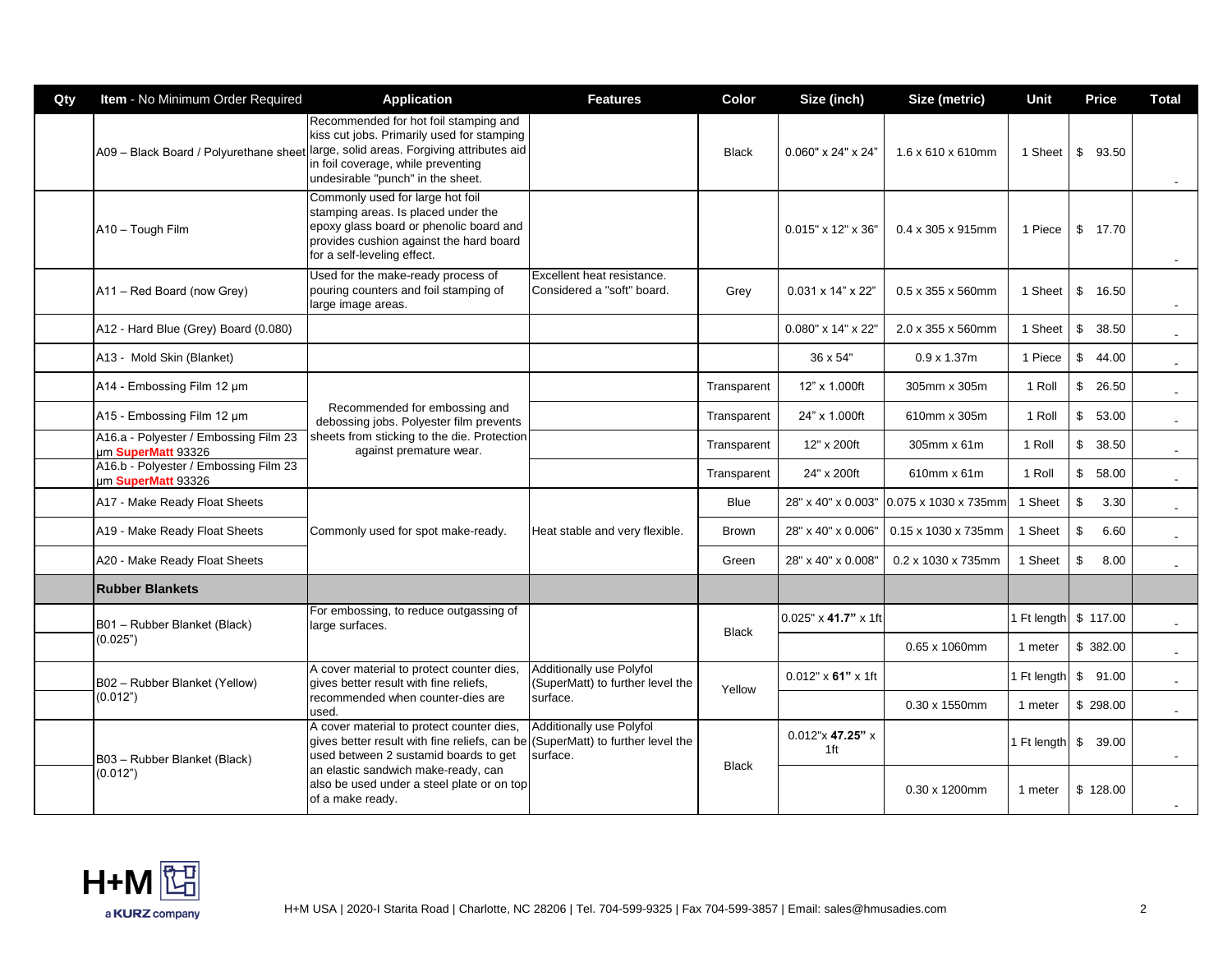| Qty | Item - No Minimum Order Required                                                                                                                | <b>Application</b>                                                                                                                                           | <b>Features</b>                                                                                         | Color                         | Size (inch)                    | Size (metric) | <b>Unit</b>  | Price       | <b>Total</b> |
|-----|-------------------------------------------------------------------------------------------------------------------------------------------------|--------------------------------------------------------------------------------------------------------------------------------------------------------------|---------------------------------------------------------------------------------------------------------|-------------------------------|--------------------------------|---------------|--------------|-------------|--------------|
|     | Counter Die Materials                                                                                                                           |                                                                                                                                                              |                                                                                                         |                               |                                |               |              |             |              |
|     | Recommended for embossing and<br>C01 - Make Ready Board / Embossing   debossing. Makes simple and easy<br>counter dies for low volume.<br>board | Compressible carton                                                                                                                                          | <b>Blue</b>                                                                                             | $0.036 \times 19 \times 25$ " | $0.9 \times 480 \times 650$ mm | 1 Sheet       | \$<br>28.00  |             |              |
|     |                                                                                                                                                 |                                                                                                                                                              |                                                                                                         | $0.060 \times 26 \times 38$   | 1.6 x 650 x 960mm              | 1 Sheet       | 32.00<br>-\$ |             |              |
|     | <b>Adhesive Tapes</b>                                                                                                                           |                                                                                                                                                              |                                                                                                         |                               |                                |               |              |             |              |
|     | D01.a - Die Mounting Tape Heat<br>Resistant                                                                                                     | To mount dies directly to a heated<br>smooth chase. Can be applied and<br>removed at room temperature.                                                       | Rated up to 425° Fahrenheit<br>$(220^{\circ} C)$ .                                                      | White, Brown                  | 2" x 180ft                     | 51mm x 55m    | 1 Roll       | \$<br>68.00 |              |
|     | D01.b - Die Mounting Tape High Heat<br>Resistant                                                                                                | Desgined to mount copper and brass<br>dies directly to a heated smooth chase.<br>Can be applied and removed at room<br>temperature. Recommended for hot foil | Heat & pressure activated,<br>rated up to 536° Fahrenheit<br>$(280^{\circ} \text{ C})$ .                | Yellow, Brown                 | $2" \times 180$ ft             | 51mm x 55m    | 1 Roll       | 68.00<br>\$ | $\sim$       |
|     |                                                                                                                                                 |                                                                                                                                                              |                                                                                                         |                               | 3" x 180ft                     | 76mm x 55m    | 1 Roll       | \$<br>87.00 |              |
|     |                                                                                                                                                 | stamping, embossing, debossing and<br>combo.                                                                                                                 |                                                                                                         |                               | 4" x 180ft                     | 102mm x 55m   | 1 Roll       | \$118.00    |              |
|     | D02 - Counterdie Mounting Tape                                                                                                                  | To fix counter dies on machine table                                                                                                                         | Strong adhesive,<br>recommended for counter dies.                                                       | White, Brown                  | 6" x 180ft                     | 150mm x 55m   | 1 Roll       | \$105.00    | $\sim$       |
|     |                                                                                                                                                 |                                                                                                                                                              |                                                                                                         |                               | 12" x 180ft                    | 300mm x 55m   | 1 Roll       | \$208.00    |              |
|     | D03 - DuploFLEX FOL 0.10 - Double<br>Sided Tape                                                                                                 | Double-sided adhesive tape. Pressman's<br>choice to mount precasted counter dies<br>on machine table.                                                        | Can be easily applied and<br>removed from counter dies.<br>Tremendous holding power.<br>Heat resistant. | Green                         | 12" x 15ft                     | 300mm x 4.6m  | 1 Roll       | \$<br>41.00 |              |

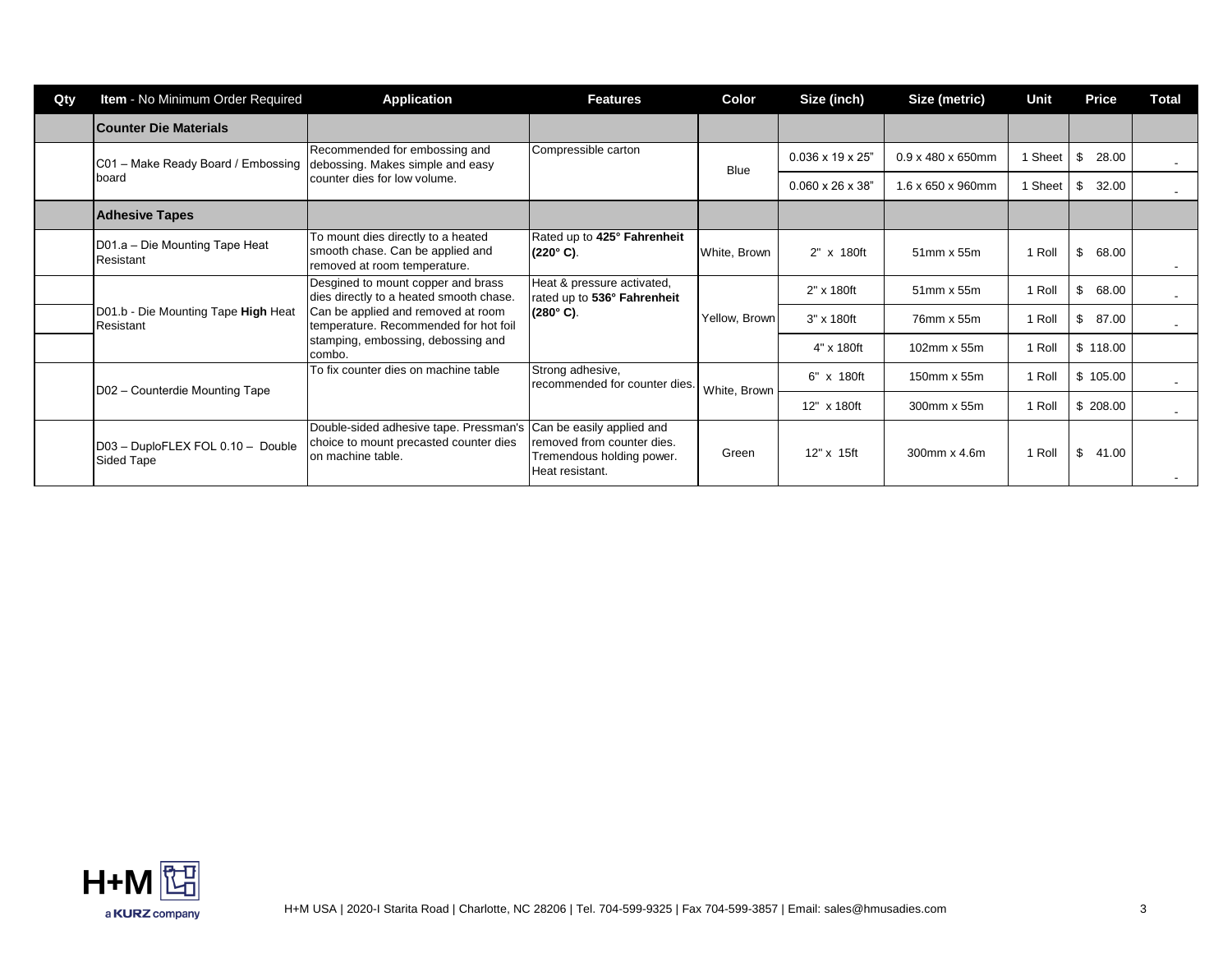| Qty | Item - No Minimum Order Required    | <b>Application</b>                                                                | <b>Features</b>                         | Color | Size (inch)                       | Size (metric)                                   | Unit   | <b>Price</b>                     | <b>Total</b>             |
|-----|-------------------------------------|-----------------------------------------------------------------------------------|-----------------------------------------|-------|-----------------------------------|-------------------------------------------------|--------|----------------------------------|--------------------------|
|     | <b>Make-Ready Spot-up Tapes</b>     |                                                                                   |                                         |       |                                   |                                                 |        |                                  |                          |
|     |                                     |                                                                                   | Adhesive rubber coating on<br>backside. |       | 0.0015" x $\frac{1}{4}$ " width   | $0.04 \times 6.35$ mm width                     | 1 Roll | \$13.50                          | $\sim$                   |
|     |                                     |                                                                                   |                                         |       | $0.0015"$ x $\frac{1}{2}$ " width | 0.04 x 12.7mm width                             | 1 Roll | \$<br>14.50                      | $\overline{\phantom{a}}$ |
|     | D04 - Make Ready Tape (w/ adhesive) | Recommended for foil stamping and                                                 |                                         |       |                                   | 0.003" $\times$ 1/4" width 0.076 x 6.35mm width | 1 Roll | $\sqrt[6]{2}$<br>8.75            | $\sim$                   |
|     |                                     | embossing.                                                                        |                                         |       | 0.003" x 1/2" width               | 0.076 x 12.7mm width                            | 1 Roll | \$<br>8.75                       | $\sim$                   |
|     |                                     |                                                                                   |                                         |       | 0.006" $\times$ 1/4" width        | $0.15 \times 6.35$ mm width                     | 1 Roll | $\mathfrak s$<br>9.25            | $\blacksquare$           |
|     |                                     |                                                                                   |                                         |       | $0.006"$ x 1/2" width             | $0.15 \times 12.7$ mm width                     | 1 Roll | \$<br>9.25                       | $\sim$                   |
|     | D05.a - 1/4" Patching Tape BLUE     |                                                                                   |                                         |       | 0.001"x1/4"x115ft                 | $0.03 \times 6$ mm $\times 35$ m                | each   | $\mathbb{S}$<br>12.70            | $\sim$                   |
|     | D05.a - 1/4"Patching Tape RED       |                                                                                   | Adhesive rubber coating on<br>backside. |       | 0.002"x1/4"x82ft                  | 0.05 x 6mm x 25m                                | each   | \$<br>11.80                      | $\sim$                   |
|     | D05.a - 1/4" Patching Tape YELLOW   | Commonly used for spot make-ready for<br>hot foil stamping and embossing /        |                                         |       | 0.003"x1/4"x59ft                  | $0.08 \times 6$ mm $\times$ 18m                 | each   | \$<br>11.30                      | $\sim$                   |
|     | D05.b - 1/2" Patching Tape BLUE     | debossing.                                                                        |                                         |       | 0.001"x1/2"x115ft                 | $0.03 \times 12$ mm $\times 35$ m               | each   | $\mathbb{S}$<br>14.40            |                          |
|     | D05.b - 1/2" Patching Tape RED      |                                                                                   |                                         |       | 0.002"x1/2"x82ft                  | $0.05 \times 12$ mm $\times 25$ m               | each   | $\sqrt[6]{\frac{1}{2}}$<br>13.60 | $\sim$                   |
|     | D05.b - 1/2" Patching Tape YELLOW   |                                                                                   |                                         |       | 0.003"x1/2"x59ft                  | $0.08 \times 12$ mm x 18m                       | each   | $\sqrt[6]{\frac{1}{2}}$<br>12.65 | $\sim$                   |
|     | D05.c - 3/4" Patching Tape BLUE     | Commonly used for spot make-ready for<br>hot foil stamping and embossing /        | Adhesive rubber coating on<br>backside. |       | 0.001"x3/4"x115ft                 | $0.03 \times 20$ mm $\times 35$ m               | each   | \$<br>24.60                      | $\sim$                   |
|     | D05.c - 3/4" Patching Tape RED      | debossing.                                                                        |                                         |       | 0.002"x3/4"x82ft                  | 0.05 x 20mm x 25m                               | each   | \$<br>23.10                      | $\sim$                   |
|     | D05.c - 3/4" Patching Tape YELLOW   |                                                                                   |                                         |       | 0.003"x3/4"x59ft                  | 0.08 x 20mm x 18m                               | each   | \$<br>21.65                      | $\sim$                   |
|     | D06 - Patching Tape Dispenser       |                                                                                   |                                         |       |                                   |                                                 | each   | \$<br>18.50                      |                          |
|     | <b>Die Cleaning Supplies</b>        |                                                                                   |                                         |       |                                   |                                                 |        |                                  |                          |
|     | E01 - Die Sanding Block             | For cleaning of steel, brass and silicone<br>dies.                                |                                         |       |                                   |                                                 | each   | \$<br>9.00                       | $\sim$                   |
|     | E02.a - Copper brush, coarse, large |                                                                                   | Recommended for brass and<br>steel.     |       | $2 \times 6"$                     | 50 x 150mm                                      | each   | \$<br>19.80                      | $\sim$                   |
|     | E02.b - Copper brush, fine, small   | Commonly used to clean foil stamping<br>dies. Removes foil residues. (ask for our | Recommended for brass &<br>copper.      |       | $2 \times 3"$                     | 40 x 70mm                                       | each   | \$<br>31.60                      | $\sim$                   |
|     | E02.c - Copper brush, fine, medium  | video)                                                                            | Recommended for brass &<br>copper.      |       | $2 \times 4"$                     | 50 x 100mm                                      | each   | \$<br>53.00                      |                          |
|     | E02.d - Brass Brush                 |                                                                                   | Recommended for brass.                  |       | $2.5 \times 4"$                   | 64 x 102mm                                      | each   | $\sqrt[6]{\frac{1}{2}}$<br>18.00 | $\blacksquare$           |
|     | E04 - Brass Die Polishing Paste     | Cleaning and polishing of brass dies.                                             | Recommended for brass.                  |       |                                   |                                                 | 1 Tube | \$<br>29.00                      | $\sim$                   |
|     | E05 - Fiberglass Cleaning Brush     | For brass and steel dies, removes dirt.                                           | Brittle (ask for our video)             |       |                                   |                                                 | each   | \$<br>25.00                      |                          |

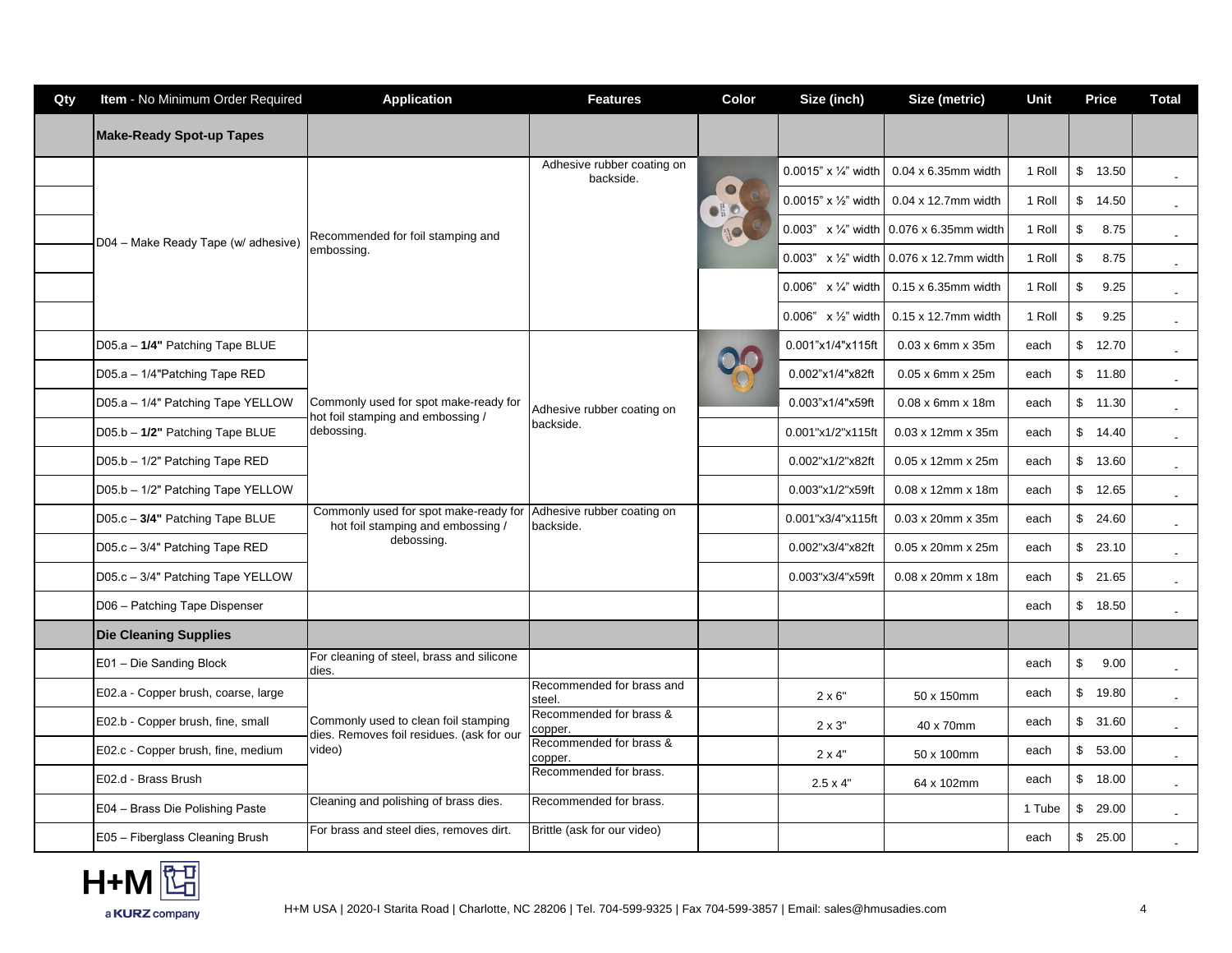| Qty | Item - No Minimum Order Required                     | <b>Application</b>                                                                                                                                                              | <b>Features</b> | Color | Size (inch) | Size (metric) | Unit          | <b>Price</b>            | <b>Total</b>             |
|-----|------------------------------------------------------|---------------------------------------------------------------------------------------------------------------------------------------------------------------------------------|-----------------|-------|-------------|---------------|---------------|-------------------------|--------------------------|
|     | <b>Toggles</b>                                       |                                                                                                                                                                                 |                 |       |             |               |               |                         |                          |
|     |                                                      | Used when the die position on the honeycomb does not allow a No. 1<br>hook to fit inside the hole.                                                                              |                 |       | No. 0       | No. 0         | each          | $\mathfrak{S}$<br>19.00 | $\sim$                   |
|     |                                                      | Can be used most of the time. If the honeycomb holes are further from<br>the die, consider using a low height hook with an extended jaw.                                        |                 |       | No. 1       | No. 1         | each          | \$<br>19.00             | $\sim$                   |
|     |                                                      | Register Hook-has a jaw width slightly larger than the No. 1 hook.                                                                                                              |                 |       | No. 2       | No. 2         | each          | $\frac{1}{2}$<br>19.00  | $\sim$                   |
|     |                                                      | $F01 - T0$ ggle Hooks No. 0, 1, 2, 3, 3E,4 $Tthe No. 3$ is the same size as the No. 1 except that the jaw thickness (Z)<br>overall height is approximately .040" (1mm) smaller. |                 |       | No. 3       | No. 3         | each          | $\mathbb{S}$<br>19.00   |                          |
|     |                                                      | The Standard No. 3E hook has a jaw length that is in between the<br>Standard No. 2 and Standard No. 4 hooks.                                                                    |                 |       | No. 3E      | No. 3E        | each          | $\frac{1}{2}$<br>19.00  | $\sim$                   |
|     |                                                      | Extra extended hook used for locking up dies on honeycomb bases that<br>do not use standard hole pattern, such as a heated honeycomb base.                                      |                 |       | No. 4       | No. 4         | each          | \$<br>19.00             | $\sim$                   |
|     | F02 - Toggle Screw                                   |                                                                                                                                                                                 |                 |       |             |               | each          | \$<br>2.00              | $\sim$                   |
|     | F03 - Toggle Key                                     |                                                                                                                                                                                 |                 |       |             |               | each          | $\mathfrak{S}$<br>20.00 | $\sim$                   |
|     | F04 - Toggle Bit                                     |                                                                                                                                                                                 |                 |       |             |               | each          | \$<br>1.25              | $\sim$                   |
|     | F05-Toggle Hook Assy Pin                             |                                                                                                                                                                                 |                 |       |             |               | each          | \$<br>0.40              |                          |
|     | F06 - Toggle Key Driver                              |                                                                                                                                                                                 |                 |       |             |               | each          | \$<br>9.00              | $\sim$                   |
|     | <b>Counterdie Pins &amp; related parts</b>           |                                                                                                                                                                                 |                 |       |             |               |               |                         |                          |
|     | G01 - Black Counterdie Pins                          |                                                                                                                                                                                 |                 |       |             |               | each          | \$<br>0.08              | $\overline{\phantom{a}}$ |
|     | G02 - Black Cdie Pin Remover                         |                                                                                                                                                                                 |                 |       |             |               | each          | $\mathbb{S}$<br>33.00   | $\sim$                   |
|     | G05 - Metal Cdie pins                                |                                                                                                                                                                                 |                 |       |             |               | each          | 0.20<br>\$              | $\sim$                   |
|     | G06 - Spacer for Metal Cdie pins (for<br>Combo dies) |                                                                                                                                                                                 |                 |       |             |               | each          | \$<br>0.07              |                          |
|     | G07 - Metal Cdie pins w/Spacer (for<br>Combo dies)   |                                                                                                                                                                                 |                 |       |             |               | each          | \$<br>0.45              | $\sim$                   |
|     | G08 - Metal Pin Insertion Tool w/<br>magnet          |                                                                                                                                                                                 |                 |       |             |               | each          | $\mathfrak{S}$<br>37.96 |                          |
|     | G10 - Metal Pin Removal Pliers 40°                   |                                                                                                                                                                                 |                 |       |             |               | each          | \$35.52                 | $\sim$                   |
|     | K01 - Metal Cdie pin KIT<br>(pins/spacers/pliers)    |                                                                                                                                                                                 |                 |       |             |               | Wooden<br>box | \$185.00                |                          |